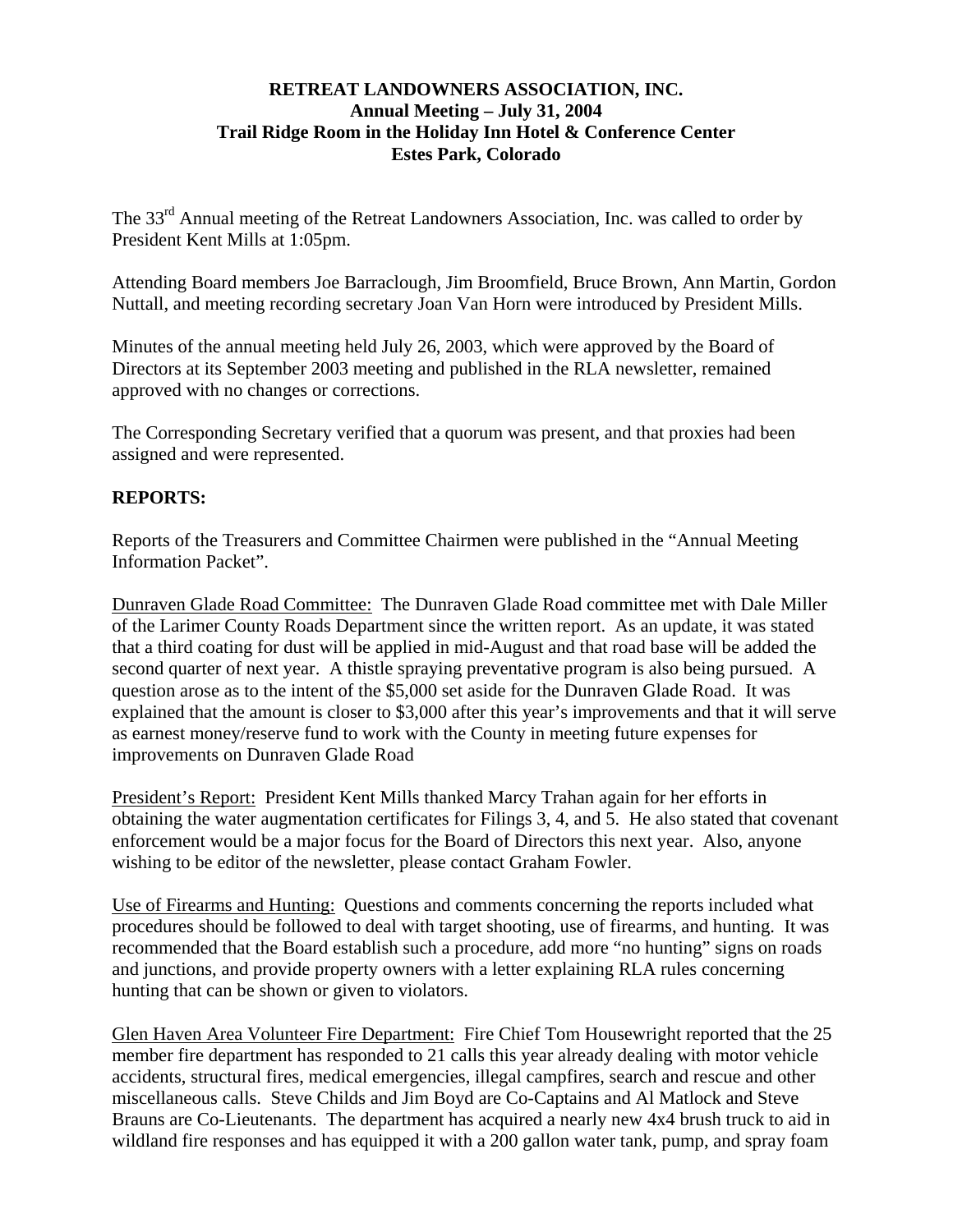dispenser. It replaces the 1976 truck formerly leased from the Colorado State Forest Service that was unreliable.

Nominating Committee: The Nominating Committee submitted the following nominations for the two positions on the Board of Directors (The terms of Kent Mills and Joe Barraclough expired): Ralph Brethauer, Kent Mills, and Rob Squire. Each candidate spoke briefly. There being no further nominations from the floor, the nominations were declared closed.

Open Space Ballot Issue: The following proposal to disperse the Open Space fund was recommended by the Board of Directors:

 a. \$22,000 for the purchase and construction of a pole barn to house RLA road equipment (road grader, backhoe, pickup and water truck) [location next to fire station]

b. \$12,000 for purchase of backhoe to replace the current one

 c. Remainder of fund to be placed in escrow for the improvement of Dunraven Glade Road at some time in the future.

In response to a suggestion to consider a fourth alternative of crediting the amount to the landowners for future assessments, the Board of Directors stated that it was more important to use the money to upgrade and protect RLA equipment. Failure to do so would result in a future assessment to accomplish such anyway.

It was moved and seconded that the open space monies be spent as approved by members at annual meetings "piece by piece" or by approving each specific proposal separately. The motion was defeated.

Bylaws Revisions: Discussion of the eight proposed revisions to the bylaws was conducted with varying opinions and clarifications being expressed.

Ballots for election and proposals were distributed and five people were appointed to count the ballots during recess.

A slide presentation on the history of The Retreat was given during the recess by Gordon Nuttall.

Meeting reconvened at 3:37pm.

Election Results: **Kent Mills** and **Ralph Brethauer** were elected to the Board of Directors.

The Open Space ballot issue as proposed by the Board of Directors (and outlined above) was **Approved**.

Proposed Bylaw revision #1: Article III, Meeting of Members, Sec. 1 Annual Meeting. The annual meeting of Members shall be held as determined by the Board of Directors of the Association, but set no later than the January board meeting . . . **Approved**

Proposed Bylaw revision #2: Article III, Meeting of Members, Sec. 5 Voting. No one Member may hold for purposes of voting more than 5 proxy votes in attendance at any meeting . . . **Approved** 

Proposed Bylaw revision #3a: Article III, Meeting of Members, Sec. 6 Proxies.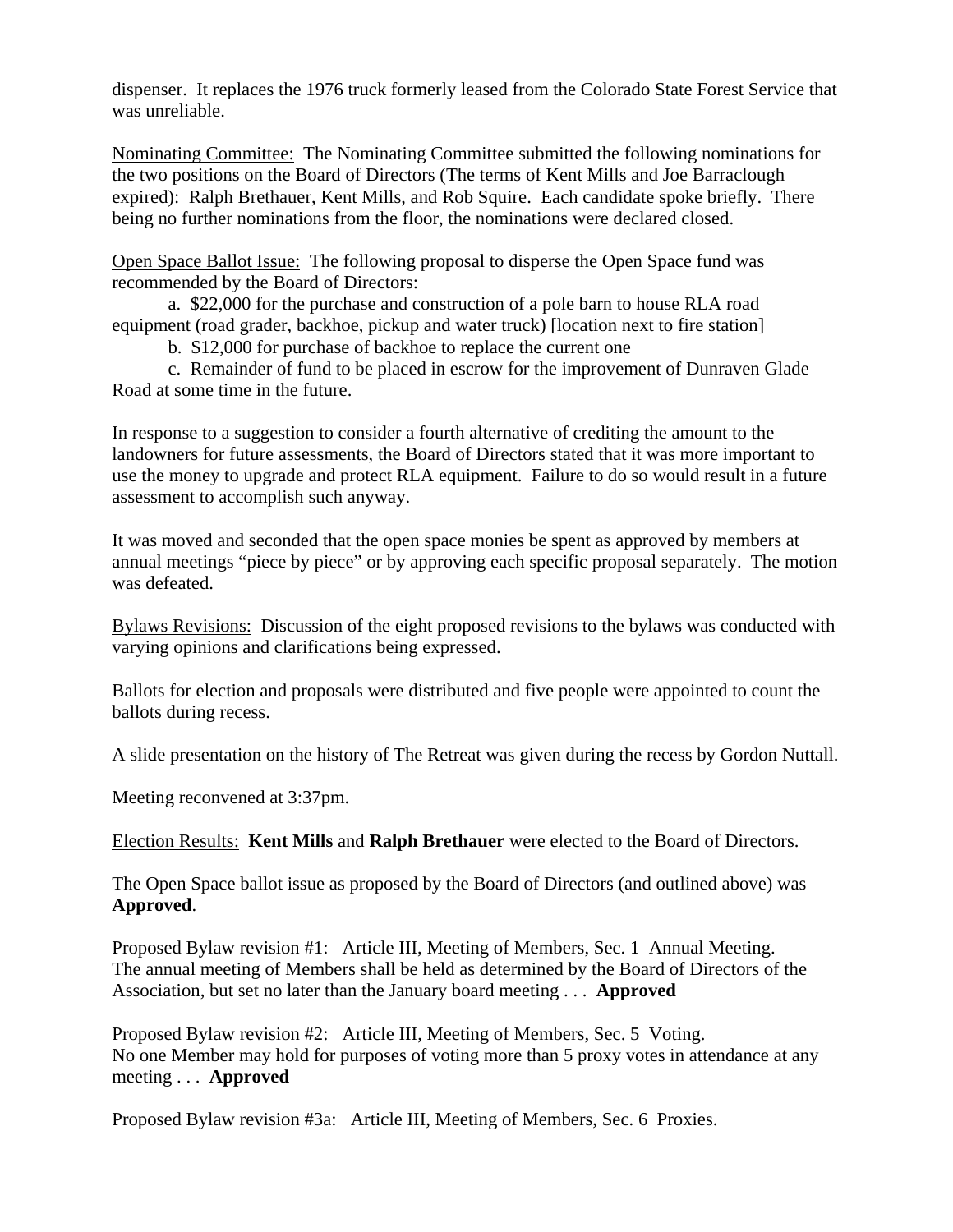At all meetings of Members, each Member in good standing may vote in person or proxy. All proxies must be in writing, be revocable, be meeting **and issue** specific, and must be filed with the corresponding secretary. [delete the words "an issue"] **Rejected**

Proposed Bylaw revision #3b: Article III, Meeting of Members, Sec. 6 Proxies. At all meetings of Members, each Member in good standing may vote in person or proxy. All proxies must be in writing, be revocable, be meeting and **published** issue specific, and must be filed with the corresponding secretary. [add the word "published"] **Rejected**

Proposed Bylaw revision #4: Article III, Meeting of Members, Sec. 5 Voting. Add as last sentence: No motion may be raised from the floor, without prior notice, that commits any expenditure greater than \$500. **Rejected**

Proposed Bylaw revision #5: Art. VII, Powers and duties of the Board of Directors, Sec. 2 (g) . . . cause the books of the Association to be audited annually by a member committee. **Approved**

Proposed Bylaw revision #6: Art. IX, Officers and Their Duties, Sec. 8, Duties. Treasurer shall keep proper books of account; shall prepare and present a financial report at the completion of each fiscal year and shall prepare an Annual budget to be presented to the Membership at its regular annual meeting, and deliver a copy of each to the members. **Approved** 

Proposed Bylaw revision #7: Article XIV, Amendments.

Subject to other provisions in the Bylaws, the Bylaws may be amended at any regular or special Membership Meeting of the Association, **or by mail ballot,** provided previous notice has been given and a two-thirds affirmative vote is obtained. [add the words "or by mail ballot"] **Rejected** 

## **NEW BUSINESS**

Nominating Committee: Ann Martin was appointed as next year's Nominating Committee Chairperson.

Landowners Comments: It was suggested and well received that the bylaws be included in the next address booklet.

Email addresses should also be included in the phone directory if so desired by individual property owners.

Complaints were voiced concerning unsightly trailers, excessive number of cars stored at residences, and uncontrolled barking dogs.

It was suggested that signs be posted saying that the Retreat is a covenant-protected community.

Although the 1973 covenants can be difficult to clarify and are not always pertinent to today's circumstances, the Board should strive to be more aggressive with enforcement.

Special thanks were expressed to Gordon Nuttall for the Retreat history slide presentation and to the Board of Directors for doing a great job.